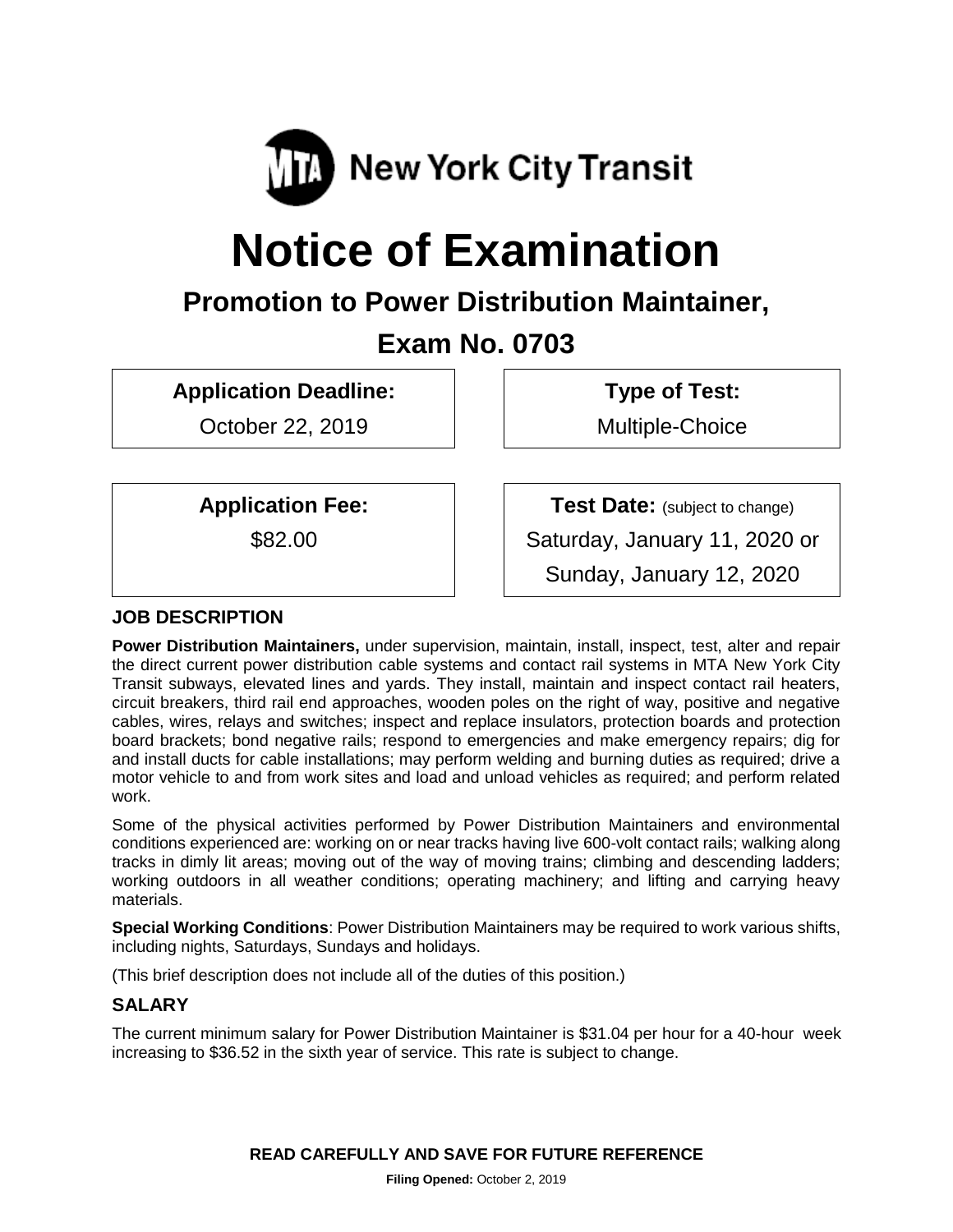# **ELIGIBILITY TO TAKE EXAMINATION**

This examination is open to each employee of MTA New York City Transit who **on the first date of the multiple-choice test:**

- 1. Is permanently (not provisionally) employed in or appears on a Preferred List (see Note, below) for the eligible title of Track Worker or Transit Electrical Helper (only Transit Electrical Helpers employed in the Electrical Power Subdivision or Power Distribution Subdivision); or
- 2. Is employed in the non-competitive title of Transit Electrical Apprentice and has satisfactorily completed the three-year Transit Electrical Apprentice program in the Power Maintenance Subdivision; and
- 3. Is not otherwise ineligible.

**The admission of employees who are employed in the non-competitive title of Transit Electrical Apprentice in the Power Maintenance Subdivision is on a collateral basis pursuant to Section 52(14) of the New York Civil Service Law. The admission of employees who are employed in the competitive title of Track Worker is on a collateral basis pursuant to Section 52(1) of the New York Civil Service Law.** 

(Note: A "Preferred List" is a civil service list which is only for certain former permanent incumbents of the eligible title who have rehiring rights.)

This examination is also open to employees who were appointed to an eligible title pursuant to New York State Civil Service Law, section 55-a, and who meet all other eligibility requirements.

You are responsible for determining whether you meet the eligibility requirements for this examination prior to submitting the *Application*. If you do not know if you are eligible, check with **your department's Human Resources representative**. You may be given the test before we verify your eligibility. If you are marked "Not Eligible," your application fee will **not** be refunded and you will **not** receive a score.

This examination is **not** open to employees of MaBSTOA or MTA Bus Company, or to employees of MTA agencies other than MTA New York City Transit.

# **REQUIREMENTS TO BE PROMOTED**

**Probationary Period (for employees in the competitive titles of Track Worker or Transit Electrical Helper (only Transit Electrical Helpers employed in the Electrical Power Subdivision or Power Distribution Subdivision)):** At the time of promotion, you must have completed your probationary period in the eligible title as indicated in the above "Eligibility to Take Examination" section, and you must be permanently employed in that title or your name must appear on a Preferred List for the title at the time of promotion. Additionally, you must have served permanently in the eligible title for at least one year. Time served prior to a break in service of more than one year will not be credited.

**Employment (for employees in the non-competitive title of Transit Electrical Apprentice):** At the time of promotion, you must be employed as a Transit Electrical Apprentice in the Power Maintenance Subdivision of MTA NYC Transit.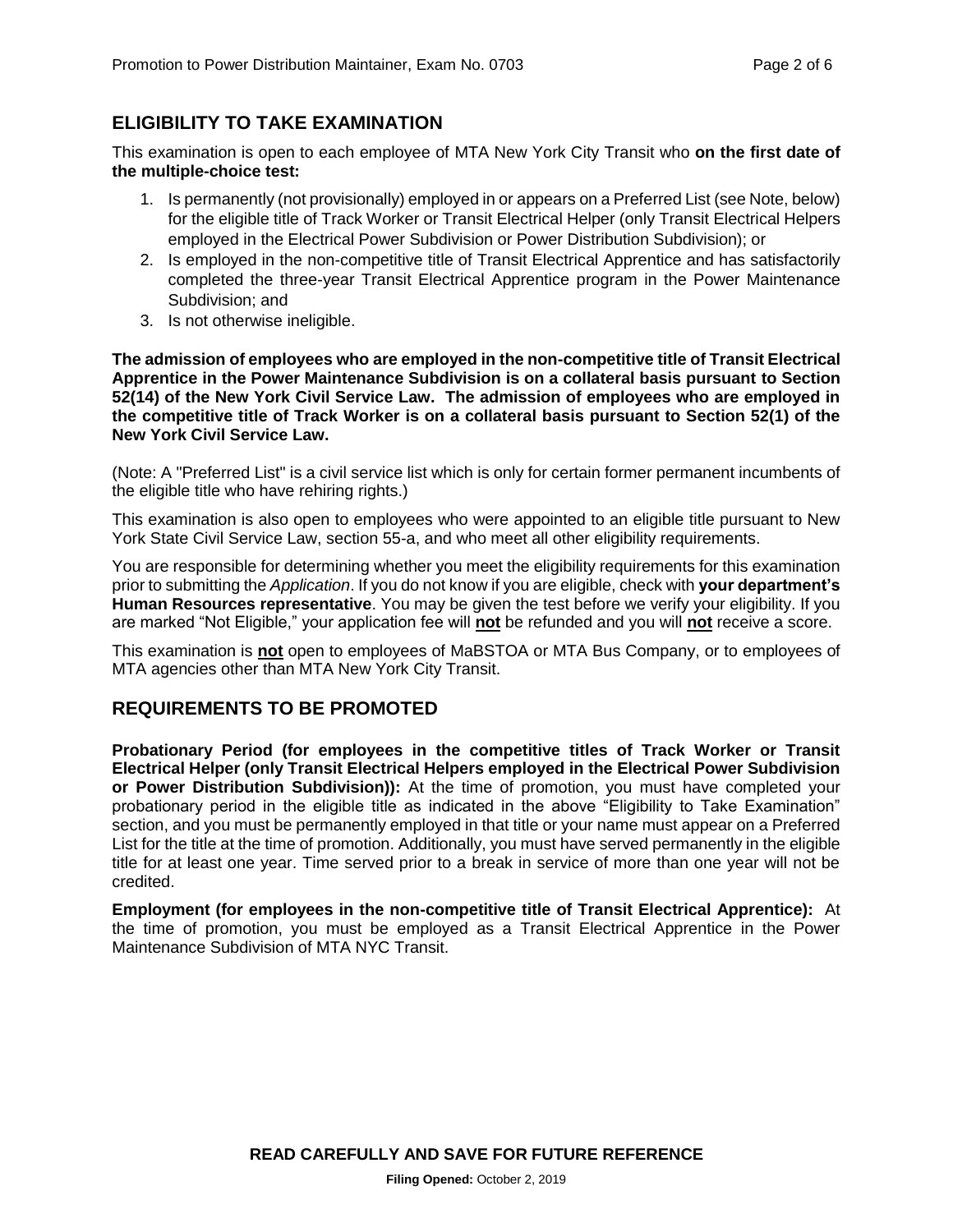# **REQUIREMENTS TO BE PROMOTED** (Continued)

**Driver License Requirement:** At the time of promotion, you must have a Motor Vehicle Driver License valid in the State of New York with no disqualifying restrictions that would preclude the performance of the duties of this title. If you have serious moving violations, a license suspension or an accident record you may be disqualified. This license must be maintained for the duration of your employment in the title.

**Drug Screening Requirement:** You must pass a drug screening in order to be promoted, and if promoted, you will be subject to random drug and alcohol tests for the duration of your employment. Additionally, if you have tested positive on a drug or alcohol test or had a refusal to test during preemployment or while employed by a Federal DOT-regulated employer during the applicable period, you must have completed the Substance Abuse Professional (SAP) evaluation, referral and education/treatment process required by federal law in order to be promoted to this safety-sensitive position.

# **HOW TO SUBMIT AN APPLICATION AND PAY THE APPLICATION FEE**

If you believe you meet the requirements in the "Eligibility to Take Examination" section, submit an *Application* online by the last day of the application period unless you are requesting a fee waiver. Applicants who wish to request a fee waiver should refer to the "How to Submit an Application When Requesting a Fee Waiver" section below. MTA New York City Transit will **not** accept *Applications* in person.

**Application Fee:** This fee is generally not refundable. Under special circumstances, you may be entitled to a refund. You should refer to the Department of Citywide Administrative Services ("DCAS") General Exam Regulations to determine if you are entitled to a refund prior to requesting a refund. You can refer to the bottom of the last page of the Notice of Examination for instructions on how to obtain a copy of the DCAS General Exam Regulations.

#### **Online Applications:**

- 1. Apply using the "BSC" employee portal at [www.mymta.info](http://www.mymta.info/) by the last day of the application period.
- 2. You must pay the *Application* fee via payroll deduction. Applicants who request a fee waiver must apply by mail.
- 3. You will be sent a confirmation email after you complete your *Application* and pay the *Application* fee.

Save your confirmation numbers for future reference and proof of filing an *Application.*

Computers with internet access are available on a limited basis at branches of the New York Public Library, the Brooklyn Public Library and the Queens Library to patrons with a valid library card.

# **HOW TO SUBMIT AN APPLICATION WHEN REQUESTING A FEE WAIVER**

Applicants who wish to request a fee waiver must obtain an *Application* in person at the MTA Exam Information Center as indicated below and must submit the *Application* by mail to the address in the "Correspondence" section below **by the last day of the application period**.

MTA New York City Transit will not accept *Applications* in person. Additional information on requesting an application fee waiver is available with the *Application*.

**MTA Exam Information Center**: Open Monday through Friday, from 9 AM to 3 PM, in the lobby at 180 Livingston Street, Brooklyn, New York. Directions: take the A, C, F, or R trains to the Jay Street-Metro Tech Station, or the 2, 3, or G train to the Hoyt Street Station.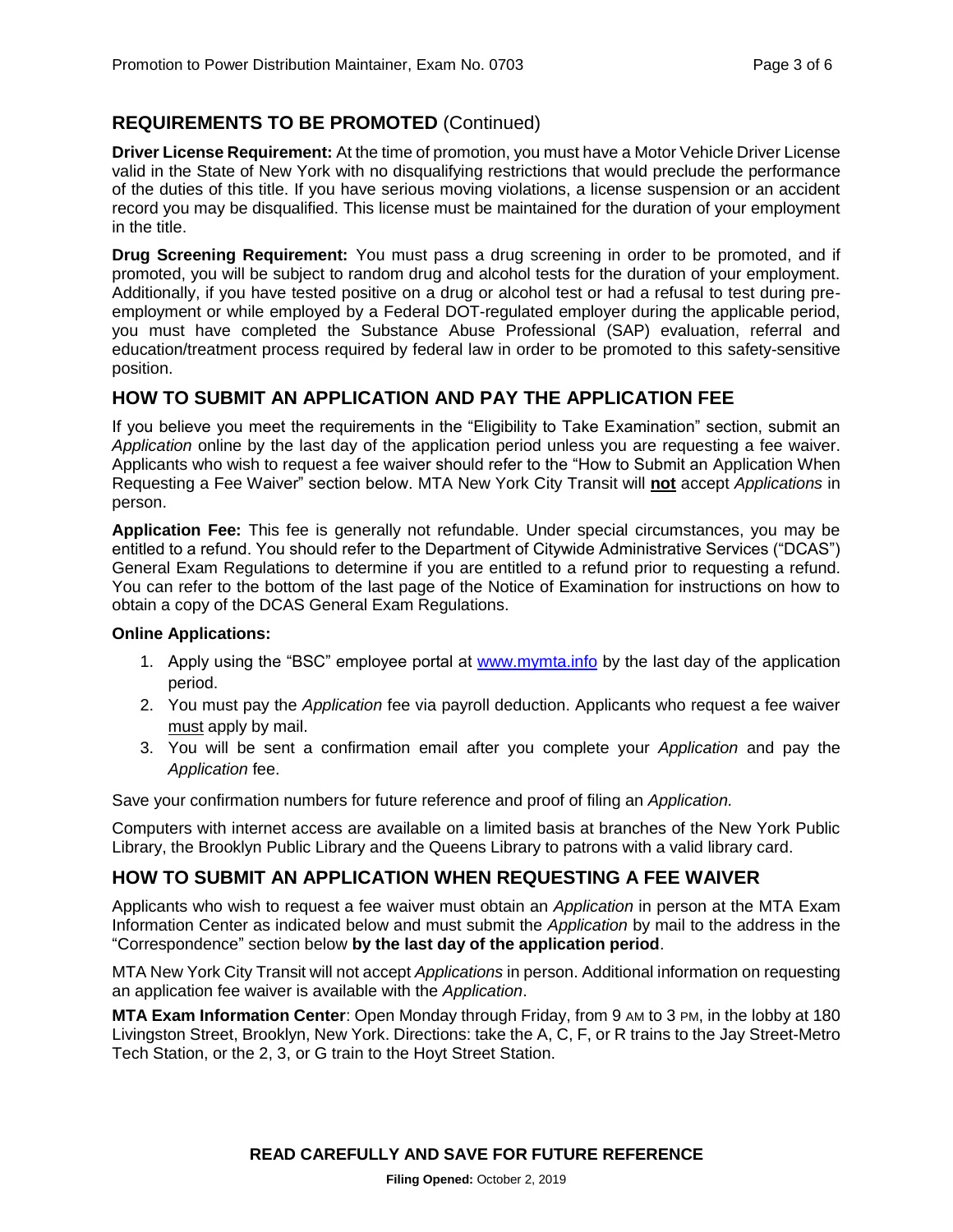# **ADMISSION LETTER**

An *Admission Letter* will be mailed to you about 10 days before the first date of the multiple-choice test. If you do not receive an *Admission Letter* at least 4 days before this date, you may obtain a duplicate letter at the MTA Exam Information Center (as indicated above). A paper copy of the *Admission Letter* is your ticket for admission to the test.

Applicants **must** keep their mailing address **up to date**. Please refer to the Correspondence section below for instructions on how to update your address and other contact information.

# **THE TEST**

You will be given a competitive multiple-choice test. A score of at least 70% is required to pass the competitive multiple-choice test. You may be given the test before we check your eligibility. You will be scheduled to take the test as indicated in the above "Test Date" box. You will be randomly assigned to a test date and location, and you cannot request that your scheduled test date or location be changed, unless you meet the conditions in the "Special Arrangements" section below.

Your score on the competitive multiple-choice test will determine 85% of your final score. Your seniority will determine the remaining 15%. You must pass the competitive multiple-choice test to have your seniority credited. Your seniority score will be 70 plus ½ point for each three months of completed, continuous service with an agency under the jurisdiction of the Commissioner, Department of Citywide Administrative Services in permanent competitive or non-competitive class titles. Your service will be credited through the first date of the competitive multiple-choice test, up to a maximum of 15 years. Time served prior to a break in service of more than one year will not be credited.

Veterans' or Disabled Veterans' Credit will be granted only to eligible passing candidates who request that they be applied. Veterans' or Disabled Veterans' Credit should be requested at the time of application, but **must** be requested before the date the eligible list is established. Claims for Veterans' or Disabled Veterans' Credit cannot be made once the eligible list is established.

The multiple-choice test may include questions on: the installation, maintenance and inspection of power distribution equipment; tools and electrical measuring devices used in power distribution work; electrical principles and theory; circuit schematics, electrical work including related computations; safe work practices and procedures; and other related areas.

# **TEST ADMINISTRATION GUIDELINES**

**Warning:** You are not permitted to enter the test site with cellular phones, smart watches, beepers, pagers, cameras, portable media players, or other electronic devices. Calculators are permitted; however, they must be hand-held, battery or solar powered, numeric only. Calculators with functions **other than** addition, subtraction, multiplication and division **are prohibited**. Electronic devices with an alphabetic keyboard, word processing, or data recording capabilities, such as planners, organizers, etc., are prohibited. If you use any of these devices in the building at any time before, during, or after the test, you may **not** receive your test results, your test score may be nullified, and your application fee will **not** be refunded.

You may not have any other person, including children, present with you while you are being processed for or taking the test, and no one may wait for you inside of the test site while you are taking the test.

**Leaving:** You must leave the test site once you finish the test. If you leave the test site after being fingerprinted but before finishing the test, you will not be permitted to re-enter. If you disregard this instruction and re-enter the test site, you may not receive your test results, your test score may be nullified, and your application fee will not be refunded.

**Proof of Identity**: You must present your MTA New York City Transit employee ID when you arrive to take the test.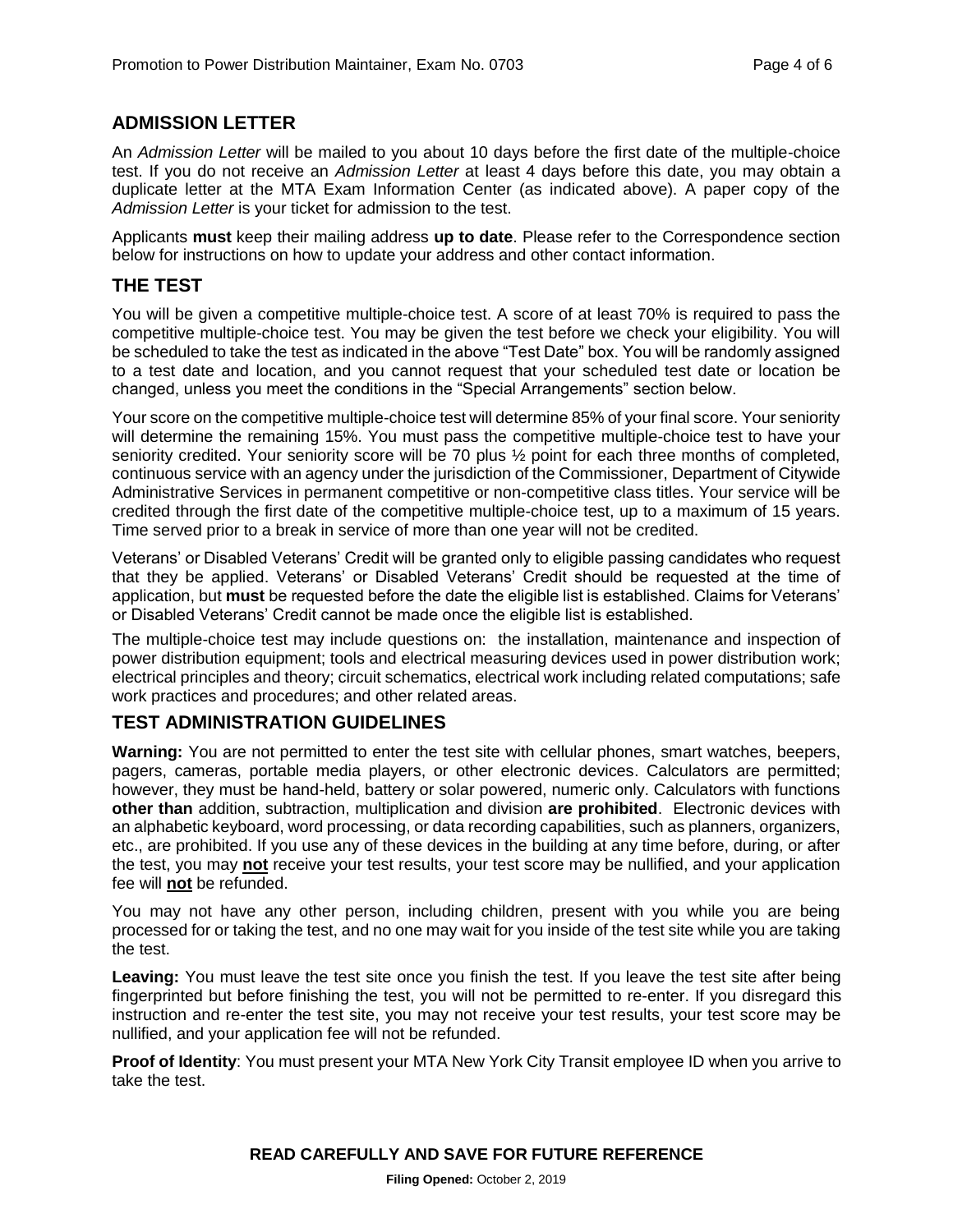# **THE TEST RESULTS**

If you pass the competitive multiple-choice test and are marked eligible, your name will be placed in final score order on an eligible list and you will be given a list number. You will be notified by mail of your test results. If you meet all requirements and conditions, you will be considered for promotion when your name is reached on the eligible list.

# **SPECIAL ARRANGEMENTS**

**Late Filing:** Consult with **your department's Human Resources representative** to determine the procedure for filing a late *Application* if you meet one of the following conditions:

- 1. You are absent from work for at least one-half of the application period and are unable to apply for reasons such as vacation, sick leave or military duty; or
- 2. You become eligible after the above application period, but on or before the first date of the multiple-choice test.

**Make-Up Test:** You may apply for a make-up test if you cannot take the test on the scheduled test date for any of the following reasons:

- 1. Compulsory attendance before a public body;
- 2. On-the-job injury or illness caused by municipal employment where you are an officer or employee of the City;
- 3. Absence from the test within one week after the death of a spouse, domestic partner, parent, sibling, child or child of a domestic partner where you are an officer or employee of the City;
- 4. Absence due to ordered military duty;
- 5. A clear error for which MTA New York City Transit is responsible; or
- 6. A temporary disability, pregnancy-related, or child-birth-related condition preventing you from taking the test.

To request a make-up test, mail your request with your documentation of special circumstances to the address found in the "Correspondence" section below within 60 days of your scheduled test date or make the request within 60 days of restoration to your position after performing ordered military duty.

**Special Test Accommodations:** If you plan to request special testing accommodations due to disability or an alternate test date due to your religious belief, follow the instructions included with your *Application* and mail your request to the address found in the "Correspondence" section below no later than 30 days prior to the scheduled test date.

# **CORRESPONDENCE**

**Change of Contact Information:** You must keep your employee contact information (telephone number, mailing address and email address) current with **both MTA New York City Transit and the MTA Business Service Center (BSC).**

**To update your contact information with the MTA New York City Transit, you must do one of the following:**

- 1. Visit us at the MTA Exam Information Center;
- 2. Send an e-mail to [examsunit@nyct.com,](mailto:examsunit@nyct.com) with the subject named 'Contact Info Update'; or
- 3. Mail us at the address below, with the words 'Contact Info Update' next to the exam title.